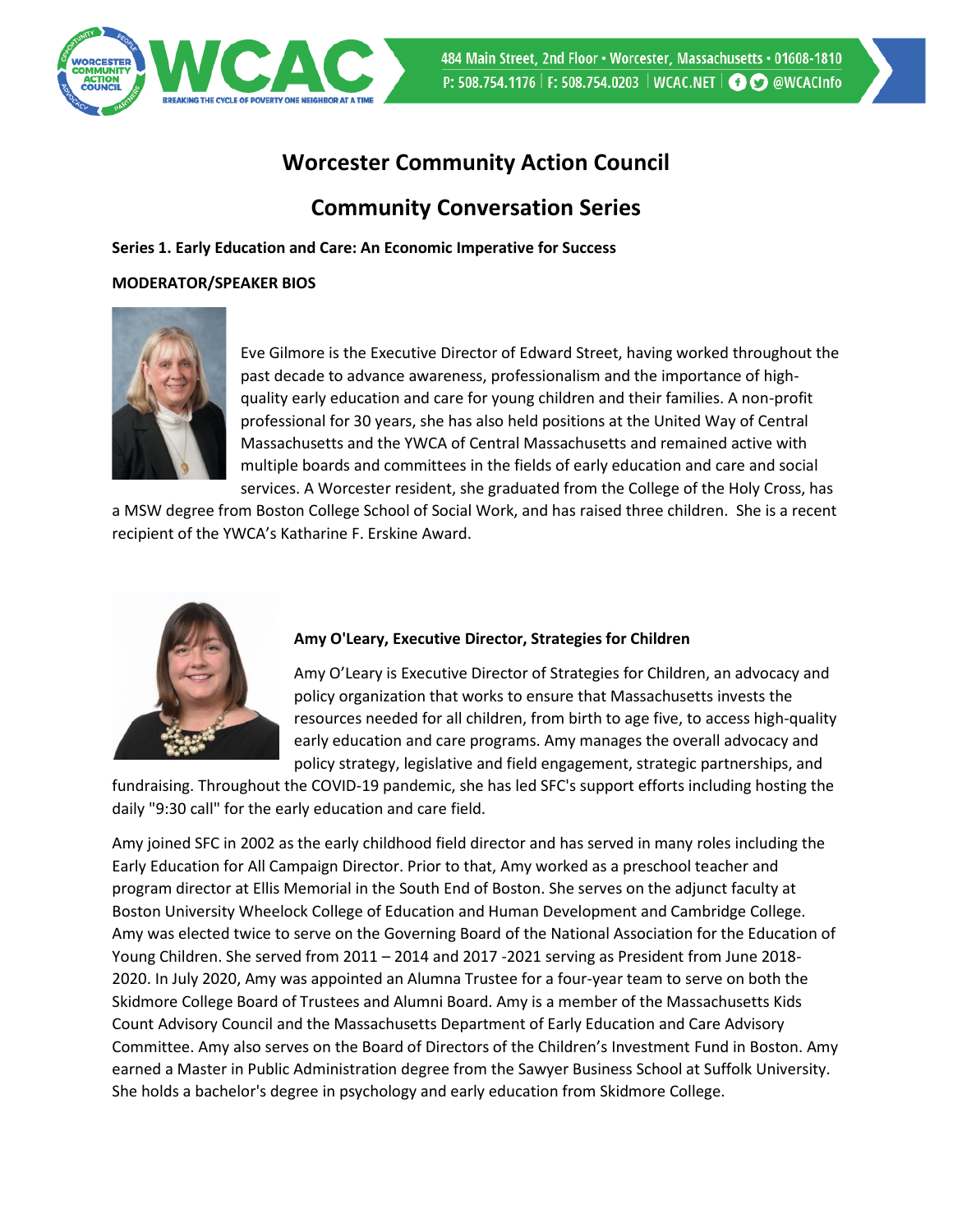

484 Main Street, 2nd Floor . Worcester, Massachusetts . 01608-1810 P: 508.754.1176 | F: 508.754.0203 | WCAC.NET | **@O** @WCACInfo



#### **Tom Weber**

Eastern Bank Foundation Fellow and Executive Director, Massachusetts Business Coalition for Early Childhood Education

Tom Weber, a Lynn, Massachusetts native, joined the Eastern Bank Foundation as a Foundation Fellow in 2019 and transitioned into his current role as Executive Director of the Massachusetts Business Coalition for Early Childhood Education in 2021. He is determined to make early childhood education more accessible, affordable and stable for working families, more rewarding for early childhood professionals, and a point of differentiation in attracting and retaining a strong workforce across the Commonwealth.

Prior to his current role, Tom was the longest-serving Commissioner of the Massachusetts Department of Early Education and Care. During his tenure, the Department expanded services for eligible families in need, which included advancing higher program quality and increased workforce supports, the successful application for \$60 million in federal funding to support free, high-quality preschool in five communities, and the implementation of the Commonwealth's \$50 million Federal Race to the Top Early Learning Challenge Grant, which supported numerous program quality improvement initiatives.



## **Llanet Montoya, Family Child Care Services Provider, Worcester, MA**

Llanet L. Montoya was born in Colombia, South America and moved to the United States in 2001 shortly after she married. Llanet came from a long line of educators in Colombia, there is at least fourteen educators between her parents, siblings and aunts.

In 2003 Because of an unfortunate medical diagnosis she opened a family child care program in order to spend more time with her daughter and to be able to have an

income to support her family as well. Llanet's English language was very limited however she started to pursue her professional development to learn on how to provide a quality environment to the children and families she was working with. In 2011 got her CDA, it was her first achievement, then in 2014 She got the NAFCC, in 2015 she got her Associate's degree in Early Childhood Education. In 2017 she got her Bachelor's degree on Arts in Psychology. In 2017 Llanet became a volunteer at the Worcester County Chapter maaeyc and at the same year she became a coach with the Educator Provider Support Grant at Region 2 in Massachusetts. In 2019 Llanet graduated in the Leadership Certificate Program which opened her world in an adventure on the advocacy, coaching and mentoring experience where she has been able to support early childhood educators in different areas. In the same year her program was awarded level 4 on the QRIS. In 2021 Llanet became a coach and facilitator for Strong Start region 2. Her experience, her willingness and unconditional support has really motivates others to keep growing and not to be afraid to take risks